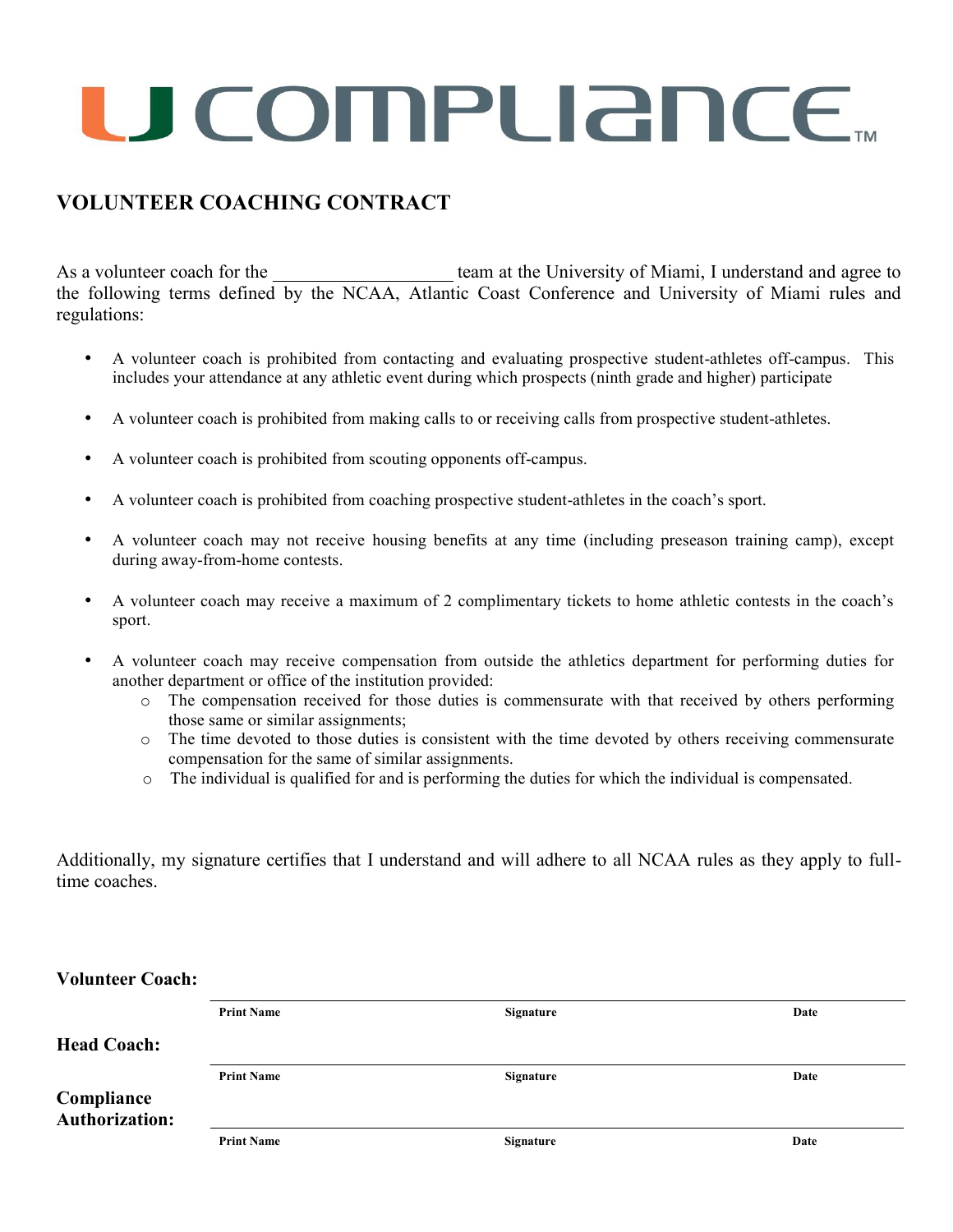# **Coach, Volunteer – Bylaw 11.01.5**

In sports other than football and basketball, a volunteer coach is any coach who does not receive compensation or remuneration from the institution's athletics department or any organization funded in whole or in part by the athletics department or that is involved primarily in the promotion of the institution's athletics program (e.g., booster club, athletics foundation association). The following provisions shall apply: *(Revised: 1/10/92 effective 8/1/92, 1/16/93, 1/11/94, 4/26/01 effective 8/1/01, 4/29/04 effective 8/1/04, 1/10/05 effective 8/1/05, 5/26/06)*

- (a) The individual is prohibited from contacting and evaluating prospective student-athletes off campus or from scouting opponents off campus and may not perform recruiting coordination functions (see Bylaw 11.7.2).
- (b) The individual may receive a maximum of two complimentary tickets to home athletics contests in the coach's sport.
- (c) The individual may receive complimentary meals incidental to organized team activities (e.g., pre- or postgame meals, occasional meals, but not training table meals) or meals provided during a prospective student-athlete's official visit, provided the individual dines with the prospective student-athlete.

# **BENEFITS TO STUDENT-ATHLETES**

# **Extra Benefit – Bylaw 16.02.3**

An extra benefit is any special arrangement by an institutional employee or representative of the institution's athletics interests to provide a student-athlete or the student-athlete family member or friend a benefit not expressly authorized by NCAA legislation. Receipt of a benefit by student-athletes or their family members or friends is not a violation of NCAA legislation if it is demonstrated that the same benefit is generally available to the institution's students or their family members or friends or to a particular segment of the student body (e.g., international students, minority students) determined on a basis unrelated to athletics ability. *(Revised: 1/10/91, 1/19/13 effective 8/1/13)*

# **Miscellaneous Benefits – Bylaw 16.11.1.7**

An institution may provide or arrange for the following benefits for a student-athlete: *(Adopted: 4/26/01, 4/24/03 effective 8/1/03, 4/13/09, 4/26/12, 1/19/13 effective 8/1/13)*

- (a) The use of a return ticket at any time after the conclusion of a foreign tour;
- (b) Receipt of frequent flier points and/or miles earned while traveling to and from intercollegiate practice and/or competition;
- (c) Participation in receptions and festivities associated with championships, conference tournaments or all-star events hosted by and conducted on the institution's campus;
- (d) Occasional meals to team members provided by a student-athlete's family member at any location;
- (e) Telephone calls in emergency situations as approved by the director of athletics (or his or her designee);
- (f) Reasonable tokens of support and transportation, housing and meal expenses in the event of injury, illness, or death of a family member or another student-athlete;
- (g) Fundraisers for student-athletes (or their family members) under the following extreme circumstances:
	- (1) Extreme circumstances should be extraordinary in the result of events beyond the student-athlete's control (e.g., life-threatening illness, natural disaster);
	- (2) The proceeds must be designated for a specific purpose (e.g., payment of medical bills, purchase of medical equipment, replacement of items lost in a fire, etc.)
	- (3) The proceeds may be given to the beneficiaries, with receipt kept on file by the institution, which must include the amount of expenses incurred and the total amount received; and
	- (4) The excess proceeds must be given to a not-for-profit organization with the receipt kept on file by the institution
- (h) The payment of admission costs or a meal for any student-athlete being honored at a nonathletics awards ceremony.

# **Occasional Meals – Bylaw 16.11.1.5**

A student-athlete or the entire team in a sport may receive an occasional meal in the locale of the institution on infrequent and special occasions from an institutional staff member. An institutional staff member may provide reasonable local transportation to student-athletes to attend such meals. A student-athlete or the entire team in a sport may receive an occasional meal from a representative of athletics interests on infrequent and special occasions under the following conditions: *(Revised: 1/10/92, 4/25/02 effective 8/1/02, 4/29/10)*

(a) The meal may only be provided in an individual's home, on campus or at a facility that is regularly used for home competition and may be catered; and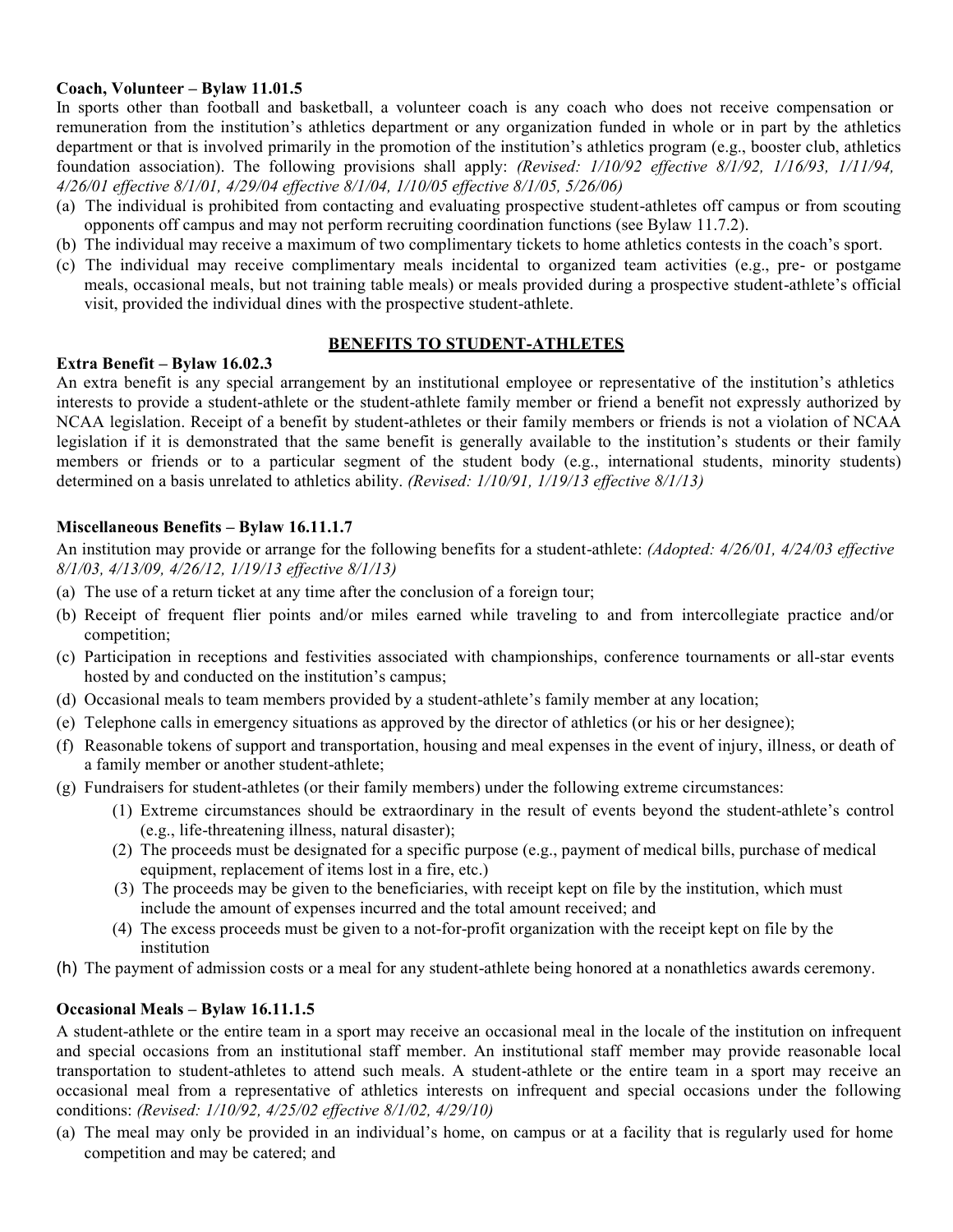(b) A representative of the institution's athletics interests may provide reasonable local transportation to student-athletes to attend the meal function only if the meal function is at the home of that representative.

# **Academic Counseling/Support Services – Bylaw 16.3.1.1**

Member institutions shall make general academic counseling and tutoring services available to all student-athletes. Such counseling and tutoring services may be provided by the department of athletics or the institution's nonathletics student support services. In addition, an institution, conference or the NCAA may finance other academic support, career counseling or personal development services that support the success of student-athletes. *(Adopted: 1/10/91 effective 8/1/91, Revised: 4/25/02 effective 8/1/02, 5/9/06, 1/19/13 effective 8/1/13)*

### **BENEFITS TO PROSPECTS**

### **Offers and Inducements – Bylaw 13.2.1**

An institution's staff member or any representative of its athletics interests shall not be involved, directly or indirectly, in making arrangements for or giving or offering to give any financial aid or other benefits to a prospective student-athlete or his or her relatives or friends, other than expressly permitted by NCAA regulations. Receipt of a benefit by a prospective student-athlete or his or her relatives or friends is not a violation of NCAA legislation if it is determined that the same benefit is generally available to the institution's prospective students or their relatives or friends or to a particular segment of the student body (e.g., international students, minority students) determined on a basis unrelated to athletics ability. (Revised: 10/28/97, 11/1/00, 3/24/05) NOTE: A prospect is any student that has begun classes for the 9<sup>th</sup> grade **regardless if he/she participates in athletics.**

### **Prohibited Pre-College Expenses – Bylaw 13.15.1**

An institution or a representative of its athletics interests shall not offer, provide or arrange financial assistance, directly or indirectly, to pay (in whole or in part) the costs of the prospective student-athlete's educational or other expenses for any period prior to his or her enrollment or so the prospective student-athlete can obtain a postgraduate education. *(Revised: 8/5/04)*

# **GAMBLING AND CONDUCT**

### **Unethical Conduct – Bylaw 10.1**

Unethical conduct by a prospective or enrolled student-athlete or a current or former institutional staff member, which includes any individual who performs work for the institution or the athletics department even if he or she does not receive compensation for such work, may include, but is not limited to, the following: *(Revised: 1/10/90, 1/9/96, 2/22/01, 8/4/05, 4/27/06, 1/8/07, 5/9/07, 10/23/07, 5/6/08, 1/16/10, 10/5/10)*

- (a) Refusal to furnish information relevant to an investigation of a possible violation of an NCAA regulation when requested to do so by the NCAA or the individual's institution;
- (b) Knowing involvement in arranging for fraudulent academic credit or false transcripts for a prospective or an enrolled student-athlete;
- (c) Knowing involvement in offering or providing a prospective or an enrolled student-athlete an improper inducement or extra benefit or improper financial aid;
- (d) Knowingly furnishing or knowingly influencing others to furnish the NCAA or the individual's institution false or misleading information concerning an individual's involvement in or knowledge of matters relevant to a possible violation of an NCAA regulation;
- (e) Receipt of benefits by an institutional staff member for facilitating or arranging a meeting between a student-athlete and an agent, financial advisor or a representative of an agent or advisor (e.g., "runner");
- (f) Knowing involvement in providing a banned substance or impermissible supplement to student-athletes, or knowingly providing medications to student-athletes contrary to medical licensure, commonly accepted standards of care in sports medicine practice, or state and federal law. This provision shall not apply to banned substances for which the student-athlete has received a medical exception per Bylaw 31.2.3.2; however, the substance must be provided in accordance with medical licensure, commonly accepted standards of care and state or federal law;
- (g) Failure to provide complete and accurate information to the NCAA, the NCAA Eligibility Center or an institution's admissions office regarding an individual's academic record (e.g., schools attended, completion of coursework, grades and test scores);
- (h) Fraudulence or misconduct in connection with entrance or placement examinations;
- (i) Engaging in any athletics competition under an assumed name or with intent to otherwise deceive; or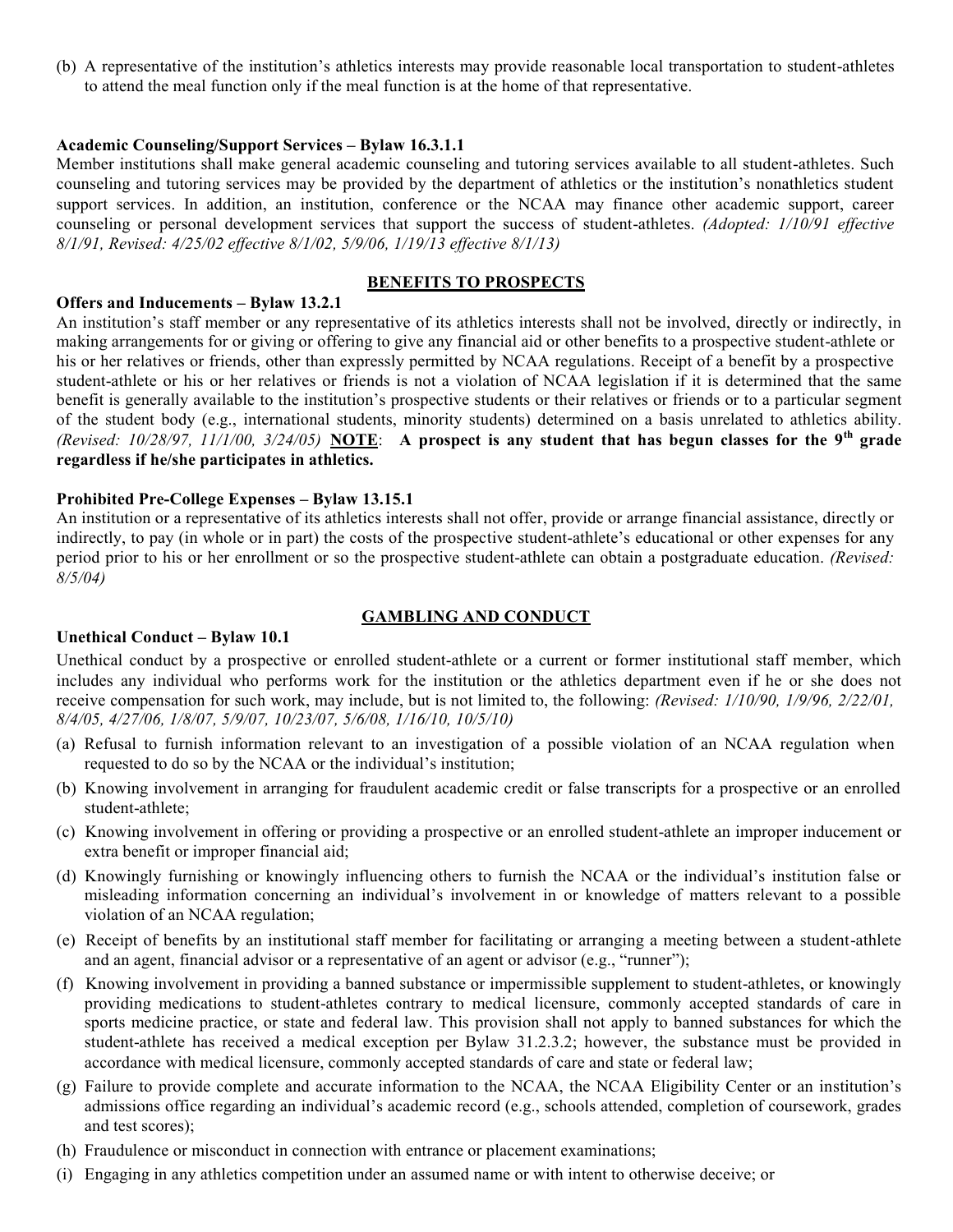(j) Failure to provide complete and accurate information to the NCAA, the NCAA Eligibility Center or the institution's athletics department regarding an individual's amateur status.

# **Knowledge of Use of Banned Drugs – Bylaw 10.2**

A member institution's athletics department staff members or others employed by the intercollegiate athletics program who have knowledge of a student-athlete's use at any time of a substance on the list of banned drugs, as set forth in Bylaw 31.2.3.1, shall follow institutional procedures dealing with drug abuse or shall be subject to disciplinary or corrective action as set forth in Bylaw 19.9.

# **Sports Wagering Activities – Bylaw 10.3**

The following individuals shall not knowingly participate in sports wagering activities or provide information to individuals involved in or associated with any type of sports wagering activities concerning intercollegiate, amateur or professional athletics competition: *(Adopted: 4/26/07 effective 8/1/07)*

- (a) Staff members of an institution's athletics department;
- (b) Nonathletics department staff members who have responsibilities within or over the athletics department (e.g., chancellor or president, faculty athletics representative, individual to whom athletics reports);
- (c) Staff members of a conference office; and
- (d) Student-athletes.

**You may not wager on ANY professional or ANY intercollegiate sporting events, including any team representing the University of Miami. Participating in 'fantasy football' and the March Madness college basketball pools that involve anything of monetary or inherent value is prohibited.**

# **Conduct of Athletics Personnel – Bylaw 11.1**

# **Responsibility for Violations of NCAA Regulations – Bylaw 11.1.1**

Institutional staff members found in violation of NCAA regulations shall be subject to disciplinary or corrective action as set forth in the provisions of the NCAA enforcement procedures, whether such violations occurred at the certifying institution or during the individual's previous employment at another member institution.

# **Responsibility of Head Coach – Bylaw 11.1.1.1**

An institution's head coach is presumed to be responsible for the actions of all assistant coaches and administrators who report, directly or indirectly, to the head coach. An institution's head coach shall promote an atmosphere of compliance within his or her program and shall monitor the activities of all assistant coaches and administrators involved with the program who report, directly or indirectly, to the coach. *(Adopted: 4/28/05, Revised: 10/30/12)*

# **Use of Association Name or Affiliation – Bylaw 11.1.2**

Staff members of member institutions and others serving on the Association's committees or acting as consultants shall not use, directly or by implication, the Association's name or their affiliation with the Association in the endorsement of products or services.

# **Representing Individuals in Marketing Athletics Ability/Reputation – Bylaw 11.1.3**

Staff members of the athletics department of a member institution shall not represent, directly or indirectly, any individual in the marketing of athletics ability or reputation to an agent, a professional sports team or a professional sports organization, including receiving compensation for arranging commercial endorsements or personal appearances for former student-athletes, except as specified in Bylaw 11.1.3.1, and shall not receive compensation or gratuities of any kind, directly or indirectly, for such services. (Revised: 1/10/92, 1/11/94)

# **Use of Tobacco Products – Bylaw 11.1.4**

The use of tobacco products is prohibited by all game personnel (e.g., coaches, trainers, managers and game officials) in all sports during practice and competition. Uniform penalties (as determined by the applicable rules-making committees and sports committees with rules-making responsibilities) shall be established for such use. (Adopted: 1/11/94 effective 8/1/94, Revised: 1/10/95, 1/14/97 effective 8/1/97)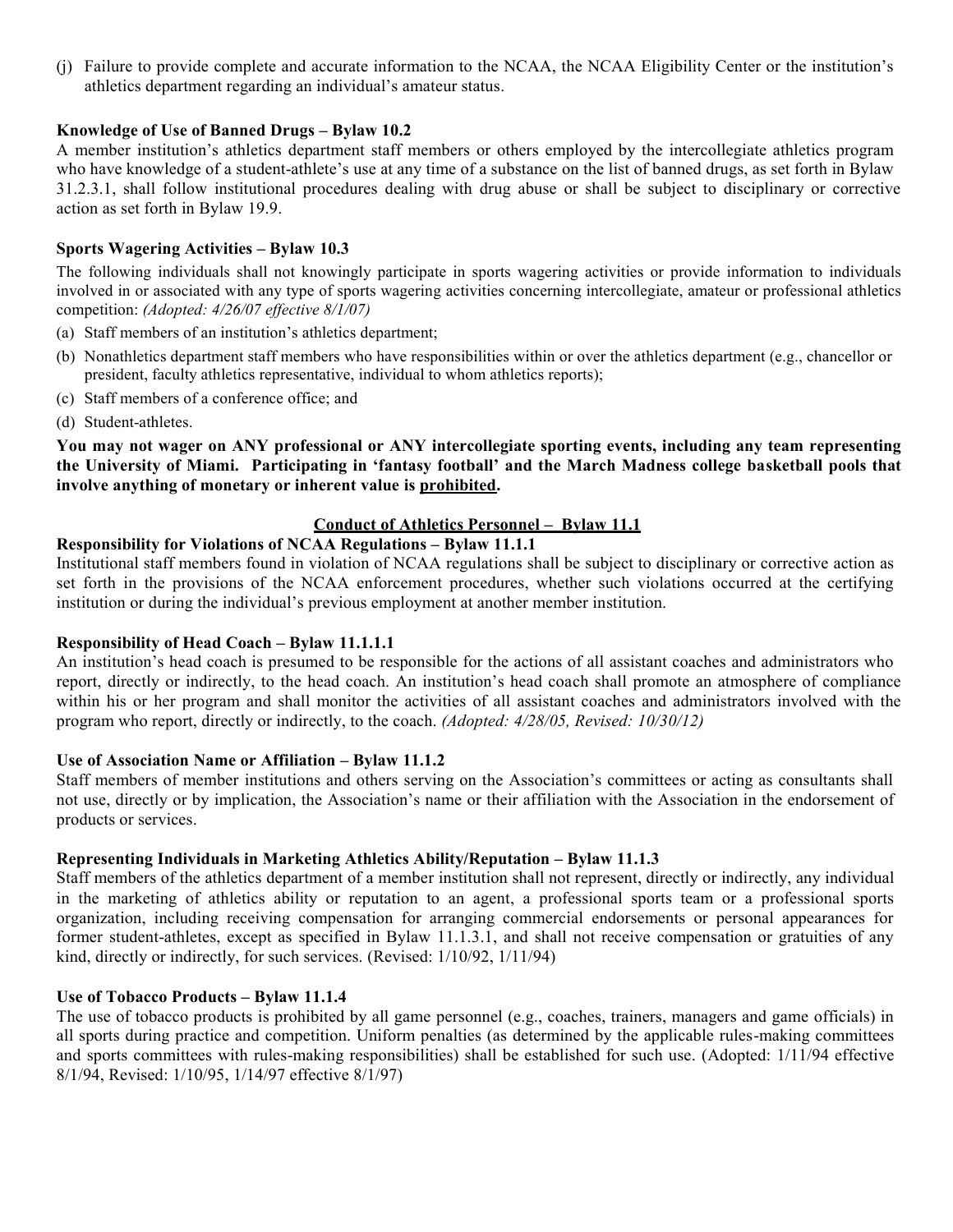# **Athletically Related Income – Bylaw 11.2.2**

Contractual agreements, including letters of appointment, between a full-time or part-time athletics department staff member (excluding secretarial or clerical personnel) and an institution shall include the stipulation that the staff member is required to provide a written detailed account annually to the president or chancellor for all athletically related income and benefits from sources outside the institution. In addition, the approval of all athletically related income and benefits shall be consistent with the institution's policy related to outside income and benefits applicable to all full-time or part-time employees. Sources of such income shall include, but are not limited to, the following: *(Revised: 1/10/92, 1/11/94, 1/10/95, 4/26/01 effective 8/1/01, 3/8/06)*

- (a) Income from annuities;
- (b) Sports camps;
- (c) Housing benefits (including preferential housing arrangements);
- (d) Country club memberships;
- (e) Complimentary ticket sales;
- (f) Television and radio programs; and
- (g) Endorsement or consultation contracts with athletics shoe, apparel or equipment manufacturers.

# **Income in Addition to Institutional Salary – Bylaw 11.3.2**

# **Supplemental Pay – Bylaw 11.3.2.2**

An outside source is prohibited from paying or regularly supplementing an athletics department staff member's annual salary and from arranging to supplement that salary for an unspecified achievement. This includes the donation of cash from outside sources to the institution earmarked for the staff member's salary or supplemental income. It would be permissible for an outside source to donate funds to the institution to be used as determined by the institution, and it would be permissible for the institution, at its sole discretion, to use such funds to pay or supplement a staff member's salary.

# **Non-institutional Publications That Report on Athletics Program – Bylaw 11.3.2.4**

Athletics department staff members shall not endorse (either orally or in writing) any non-institutional publication dedicated primarily to reporting on an institution's athletics activities, except as provided in this section, and shall not write for such publications. (Adopted: 1/16/93, Revised: 1/11/94, 4/26/01 effective 8/1/01)

# **Educational Articles – Bylaw 11.3.2.4.1**

Athletics department staff members may write educational articles related to NCAA rules and crowd control for noninstitutional publications dedicated primarily to reporting on an institution's athletics activities. (Adopted: 1/11/94)

# **Recruiting Service Consultants – Bylaw 11.3.2.5**

Institutional athletics department staff members may not endorse, serve as consultants or participate on advisory panels for any recruiting or scouting service involving prospects. (Adopted: 1/16/93)

# **REMINDERS FOR VOLUNTEER COACHES**

- A volunteer coach is prohibited from contacting and evaluating prospective student-athletes off-campus. This includes your attendance at any athletic event during which prospects (ninth grade and higher) participate.
- A volunteer coach is prohibited from scouting opponents off-campus.
- A volunteer coach may not receive housing benefits at any time (including preseason training camp), except during away-from-home contests.
- A volunteer coach may receive a maximum of 2 complimentary tickets to home athletic contests in the coach's sport.
- A volunteer coach may receive compensation from outside the athletics department for performing duties for another department or office of the institution provided:
	- o The compensation received for those duties is commensurate with that received by others performing those same or similar assignments;
	- o The time devoted to those duties is consistent with the time devoted by others receiving commensurate compensation for the same of similar assignments.
	- o The individual is qualified for and is performing the duties for which the individual is compensated.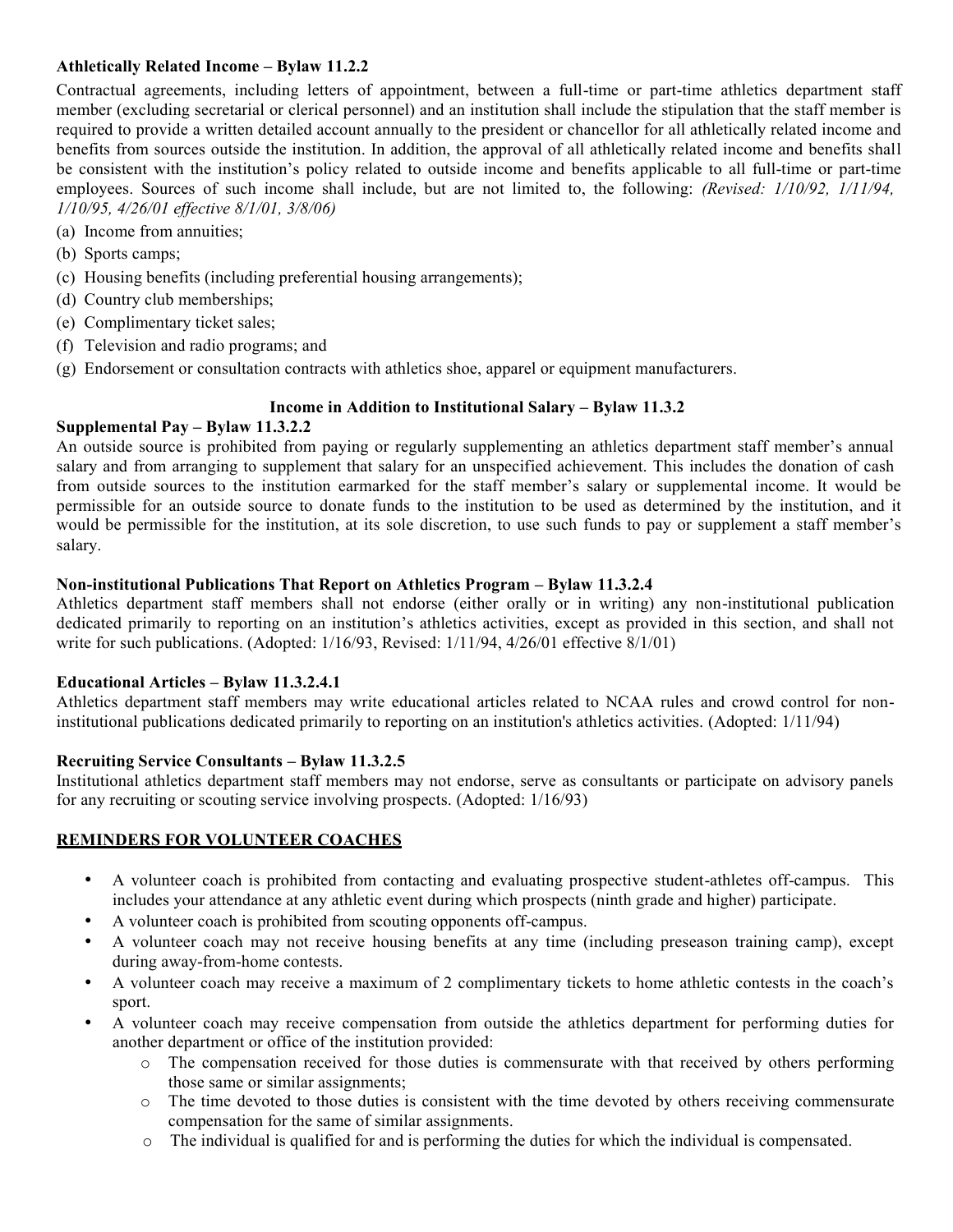# **WHAT THE INTERPRETATIONS STATE:**

### 10/14/98 34

34. Graduate Assistant Coach, Volunteer Coach Purchasing Additional Tickets to Institution's Contest: (I) The membership services staff confirmed that a graduate assistant coach in I-A football or volunteer coach is permitted to purchase additional tickets (at face value) to an institution's athletics event above the allotted complimentary number, provided such tickets are not resold at a price greater than their face value. [Note: This minute replaces Official Interpretation, 12/03/92, item 9, which has been archived.] [References: NCAA Bylaws 11.02.6 (coach, volunteer) and 11.02.4 (coach, graduate assistant)] STAFF

### 10/14/98 33

33. Volunteer Coach Employed at an Institution's Summer Camp or Clinic: (I) The Membership services staff confirmed that it is permissible for an individual to receive compensation from an institution's sports camp or clinic during the summer prior to the academic year in which that individual will begin initial employment as a volunteer coach, provided that individual is paid the going rate as a camp employee and does not perform any institutional coaching duties. [Note: This minute replaces staff minute, 08/18/93, item a, which has been archived.] [Reference: NCAA Bylaw 11.02.6 (coach, volunteer)] STAFF

### 02/23/94 Column 8 #2

1994 Convention Proposal No. 57 -- Volunteer Coach: Division I institutions should note that with the adoption of Proposal No. 57 (effective immediately), in sports other than football and basketball, it is permissible for an institution to pay expenses for a volunteer coach to travel with the team and engage in coaching activities at away-from-home contests.

### 05/13/92 a.

a. Alternating Different Individuals During Academic Year as Volunteer Coach: Reviewed a situation in which an institution wishes to utilize more than one individual in the capacity of volunteer coach during the academic year, noting that at no time will more than one individual be serving as volunteer coach; determined that this arrangement would not be permissible, inasmuch as an individual designated in a coaching category would assume that position for the duration of the academic year unless the coach was temporarily replaced due to extenuating circumstances per NCAA Bylaw 11.7.1.1.1.2 or through normal attrition. [References: Bylaws 11.7.1.1 (designation of coaching category); 11.7.1.1.1.2 (replacement due to extenuating circumstances); 11.7.4.1.3 (volunteer coach)] STAFF

### 08/22/91 6.

6. Employment of part-time and/or volunteer coach by alumni association that receives funds from its institution's booster club. Reviewed the provisions of Bylaws 11.02.6 (volunteer coach) and 11.3.4.1 (compensation for part-time coach performing other institutional duties) and a previous Council decision (reference: Item No. 9-a-(1) of the minutes of the Council's August 1, 1990, meeting), and determined that a volunteer coach or part-time coach who has reached the limit on permissible compensation from the institution's athletics department may not be employed for compensation by an institution's alumni association that receives any funding from an institution's booster club. OFFICIAL

### 02/21/90 c.

c. Volunteer Coach's Employment with Athletics Alumni Association: Reviewed Bylaw 11.02.6 (coach, volunteer) and 87/03/04 staff minutes, Item No. 1-(d), in regard to an institution's volunteer coach who wishes to become director of the athletics alumni association, noting that the salary for the position will be funded through the institution's athletics alumni association department; determined that such an arrangement would be precluded, inasmuch as the source of the funds would be provided inadvertently by the institution's athletics department through the athletics alumni association, therefore, contrary to Bylaw 11.02.6. STAFF

### 07/19/89 d.

d. Bonus for Specific and Extraordinary Achievement for Volunteer Coach: Reviewed Bylaw 11.3.2.3 (bonus for extraordinary achievement) and Bylaw 11.02.6 (definition of volunteer coach) in regard to whether an institution may permit an outside group to provide a direct cash payment in recognition of an extraordinary achievement to a volunteer coach; determined that this arrangement would be precluded inasmuch as Bylaw 11.02.6 lists the limits of remuneration